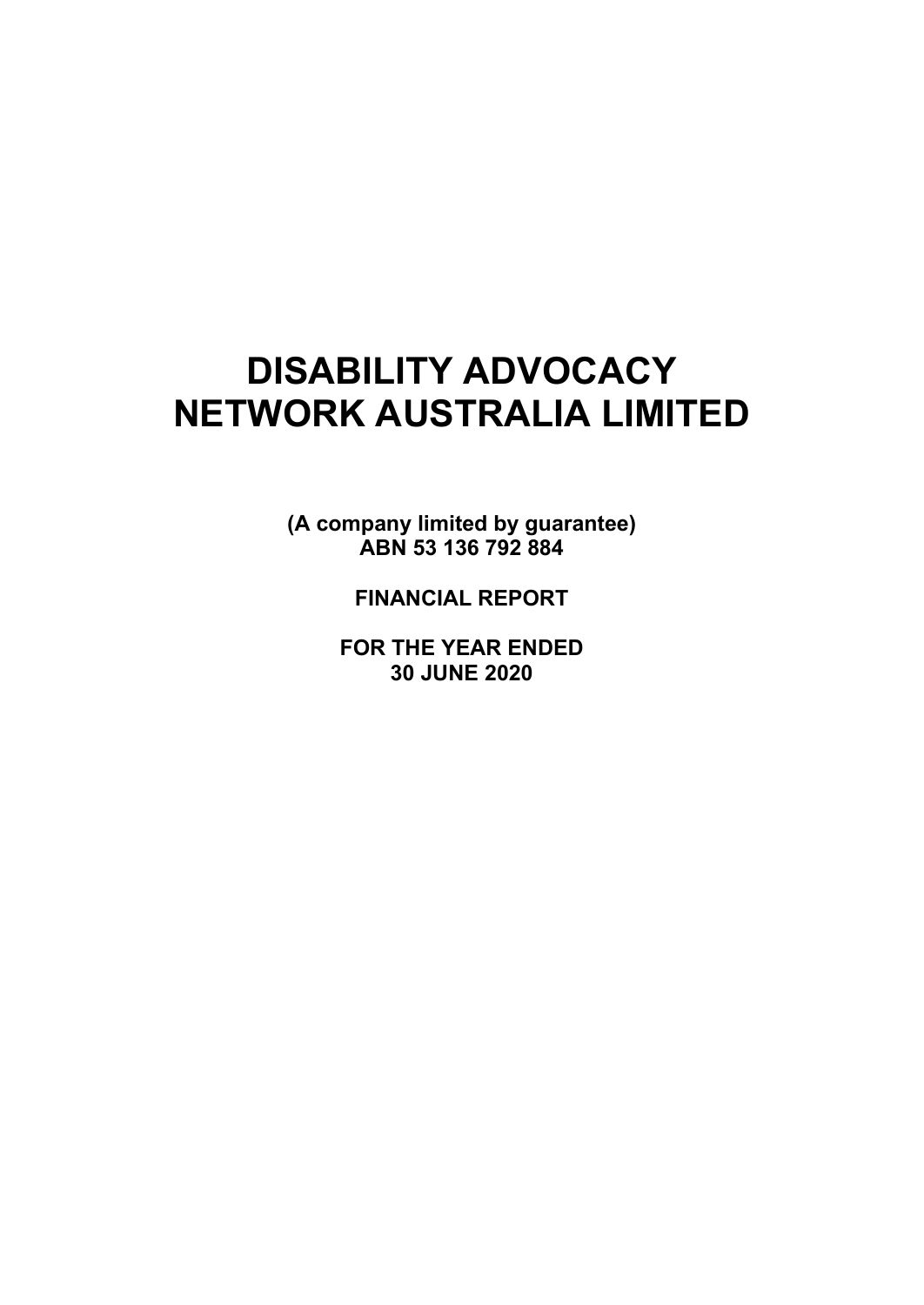#### **BOARD OF DIRECTORS' REPORT**

Your Board of Directors present their report on the company for the financial year ended 30 June 2020.

#### **Board of Directors**

The names of Directors who have been Board Members during the year and to the date of this report:

 Serena Ovens Fiona Campbell David Petherick Deborah Wilson Geoff Southwell Michael Bleasdale Jenny Hughes Terri-Ann Dwyer

Board Members have been in office since the start of the financial year to the date of this report unless otherwise stated.

## **Company Secretary**

The following person held the position of Company Secretary at the end of the financial year: Mary Mallett

## **Operating Results**

An operating surplus of the company amounted to \$103,873 (2019: \$66,093).

#### **Dividends**

The company is limited by guarantee and is prohibited by its objects from distributing its surplus to the members. Accordingly no dividend has been paid or declared for the year by the company since the end of the previous financial year and up to the date of this report.

## **Significant Changes in State of Affairs**

No significant changes in the company's state of affairs occurred during the financial year.

#### **After Balance Date Events**

No matters or circumstances have arisen since the end of the financial year which have significantly affected or may significantly affect the operations of the Company, the results of those operations, or the state of affairs of the Company in subsequent financial years.

## **Future Developments**

There are no likely future developments in the operations of the company which could significantly affect the expected results of those operations in future financial years.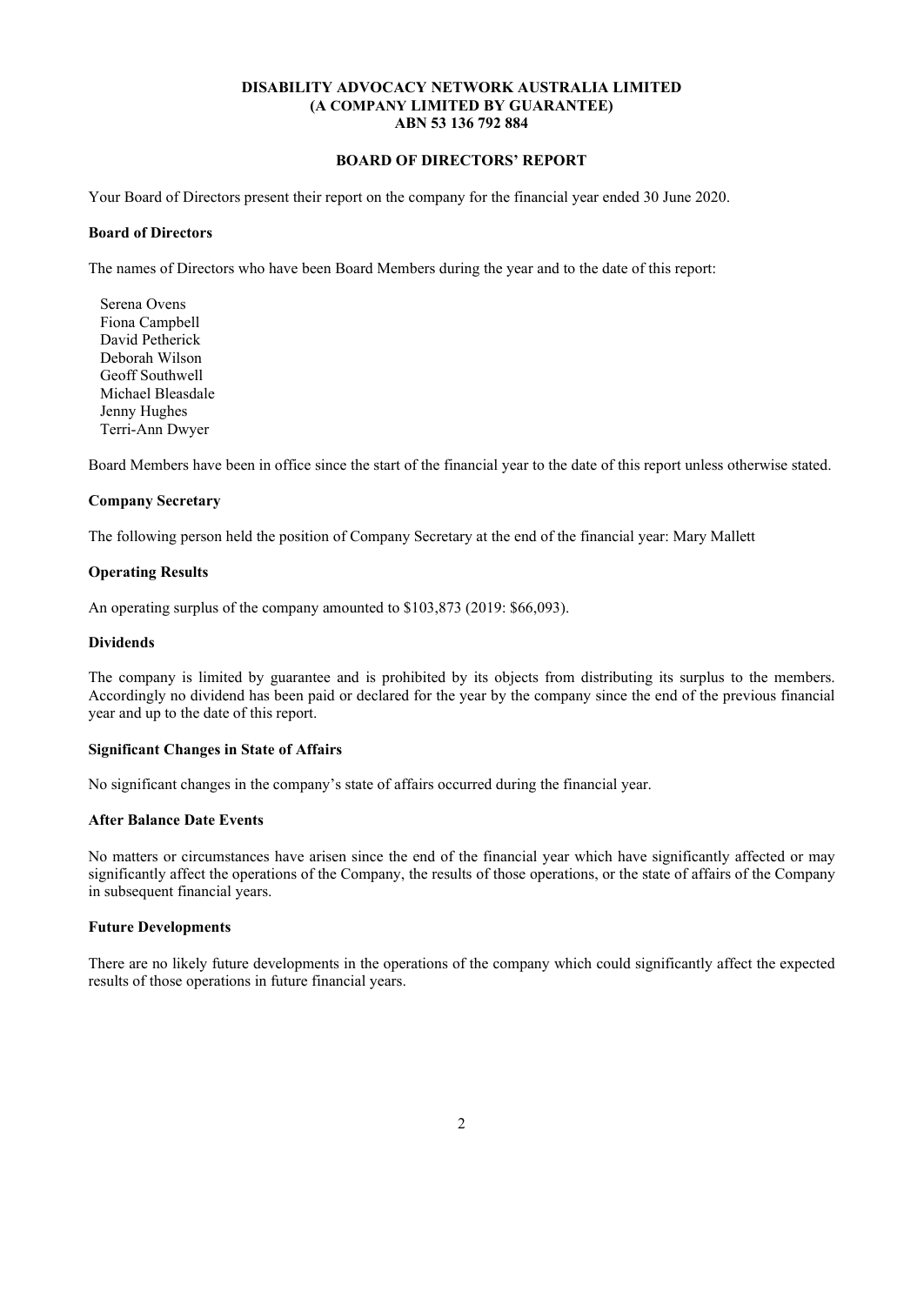## **BOARD OF DIRECTORS' REPORT (continued)**

## **Meetings of Board of Directors**

During the financial year, 7 Board of Directors' meetings were held. Attendances by each Board Member were as follows:

|                   |                 | Board of Directors' Meetings             |
|-------------------|-----------------|------------------------------------------|
|                   | Number Attended | Number Of Meetings<br>Eligible To Attend |
| Serena Ovens      |                 |                                          |
| Fiona Campbell    | 5               |                                          |
| David Petherick   |                 | 7                                        |
| Deborah Wilson    | 6               |                                          |
| Geoff Southwell   | 6               | 7                                        |
| Michael Bleasdale |                 |                                          |
| Jenny Hughes      |                 | 7                                        |
| Terri-Ann Dwyer   |                 | 4                                        |

## **Indemnifying Officers or Auditor**

The company paid premiums for the indemnification and insurance of directors and officers for the financial year ended 30 June 2020.

## **Auditor's Independence Declaration**

The lead auditor's independence declaration for the year ended 30 June 2020 has been received and can be found attached to this report.

Signed in accordance with a resolution of the Board of Directors.

Serena Ovens

Chairperson

Dated this 13th day of December 2021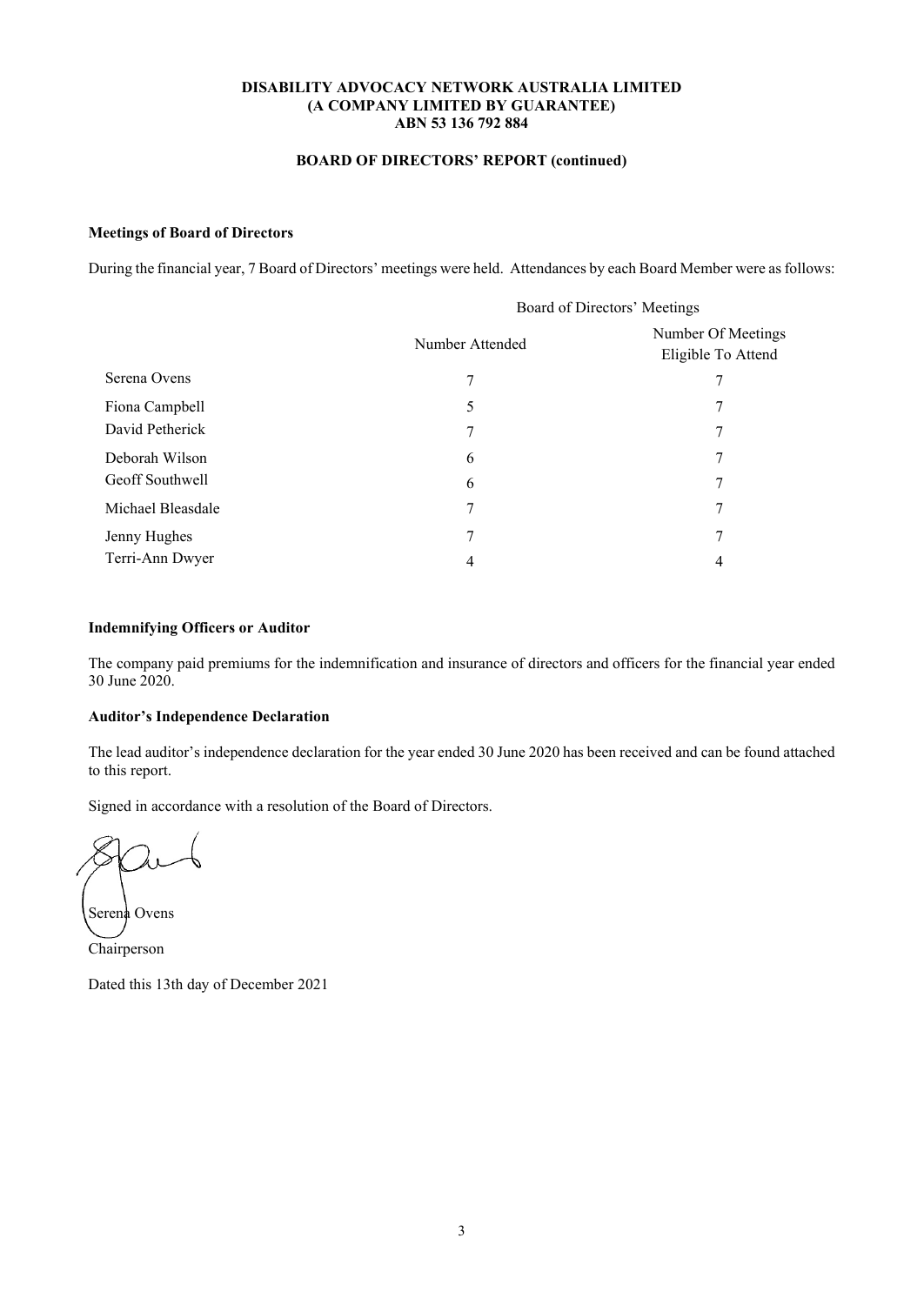

## **Auditors Independence Declaration To the Board of Directors of the Disability Advocacy Network Australia Limited**

I declare that, to the best of my knowledge and belief, during the 12 months ended 30 June 2020 there have been:

- (i) no contraventions of the auditor independence requirements of the *Corporations Act 2001and* section 60-40 of the *Australian Charities and Not-for-profits Commission Act 2012* in relation to the review; and
- (ii) no contraventions of any applicable code of professional conduct in relation to the review.

Vincents Assurance and Risk Advisory

Phillip Miller Partner

13 December 2021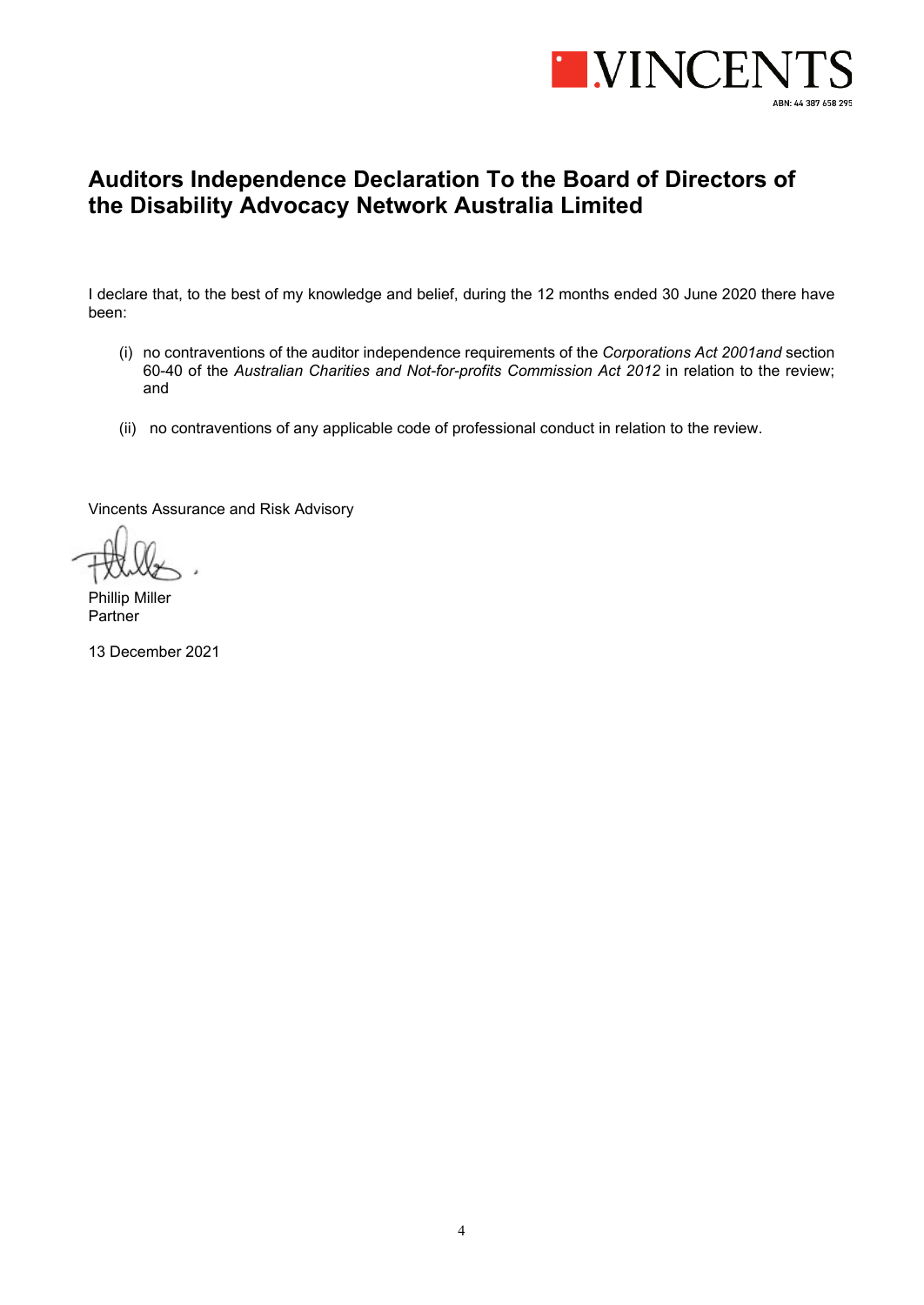## **BOARD OF DIRECTORS' DECLARATION**

The Board of Directors declare that:

- 1. The attached financial statements and notes, in accordance with the *Corporations Act 2001* and the *Australian Charities and Not for Profits Commission Act 2012*,
	- (a) comply with Accounting Standards; and
	- (b) give a true and fair view of the financial position as at 30 June 2019 and of the performance for the year ended on that date of the company.
- 2. In the Directors' opinion there are reasonable grounds to believe that the company will be able to pay its debts as and when they become due and payable.

This declaration is made in accordance with a resolution of the Board of Directors.

erena Ovens Chairperson

Dated this 13th day of December 2021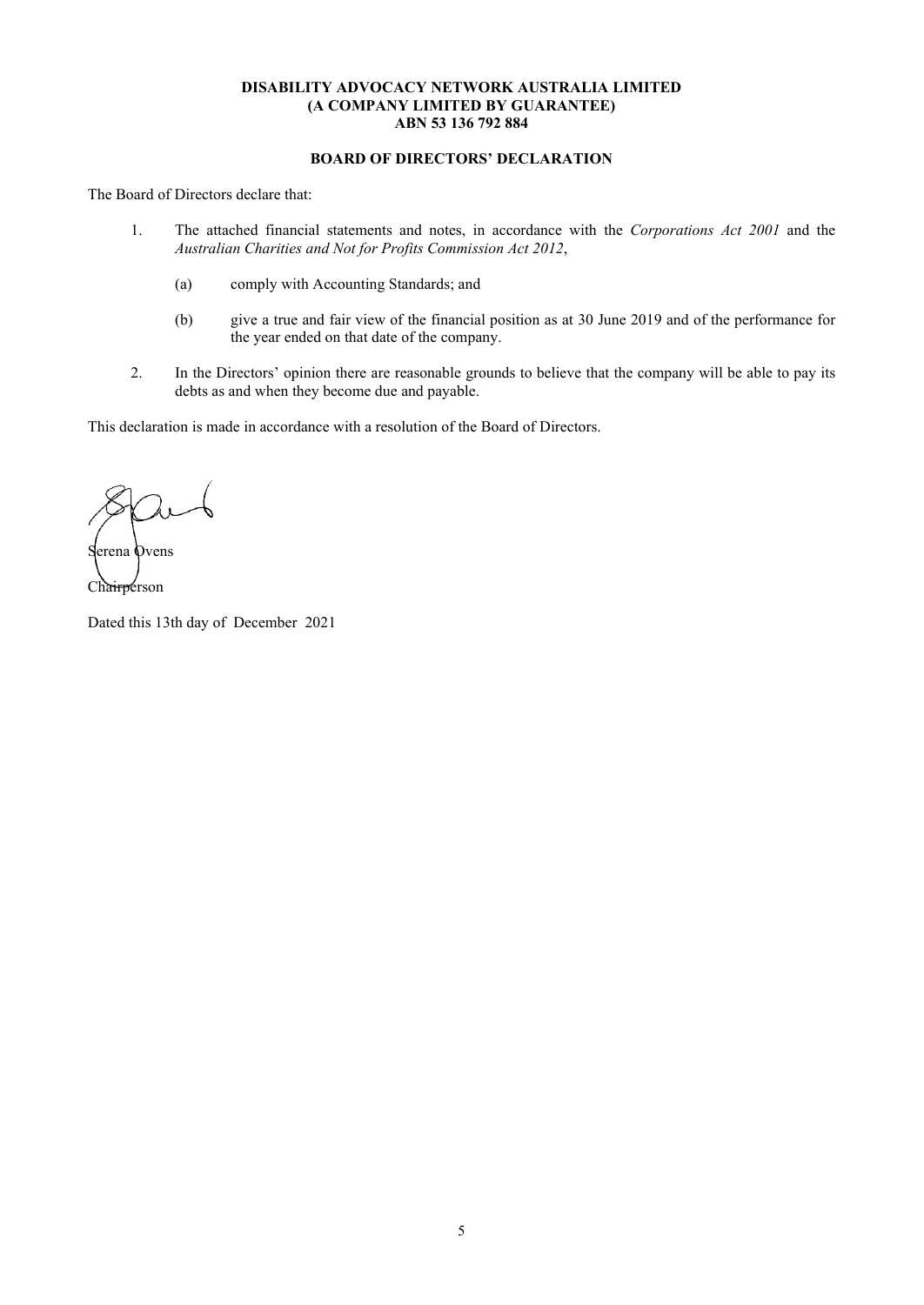## **STATEMENT OF PROFIT OR LOSS AND OTHER COMPREHENSIVE INCOME FOR THE YEAR ENDED 30 JUNE 2020**

|                                                                  | <b>NOTE</b> | 2020       | 2019       |
|------------------------------------------------------------------|-------------|------------|------------|
|                                                                  |             | S          | S          |
| Revenue                                                          | 2           | 780,865    | 365,682    |
| Other income                                                     | 2           | 23,259     |            |
|                                                                  |             | 804,124    | 365,682    |
| Employee benefit expense                                         |             | 214,149    | (100, 605) |
| IT expenses                                                      |             | 5,456      | (3,892)    |
| Meeting expenses                                                 |             | 40,241     | (12,165)   |
| Consultancy expenses                                             |             | 42,617     | (162, 345) |
| Rent expenses                                                    |             | 5,455      | (6,318)    |
| Office and other administrative expenses                         |             | 392,333    | (14,264)   |
| Total expenses                                                   |             | (700, 251) | (299, 589) |
| Net Surplus/(Deficit)<br>Other comprehensive income for the year |             | 103,873    | 66,093     |
| Total comprehensive income for the year                          |             | 103,873    | 66,093     |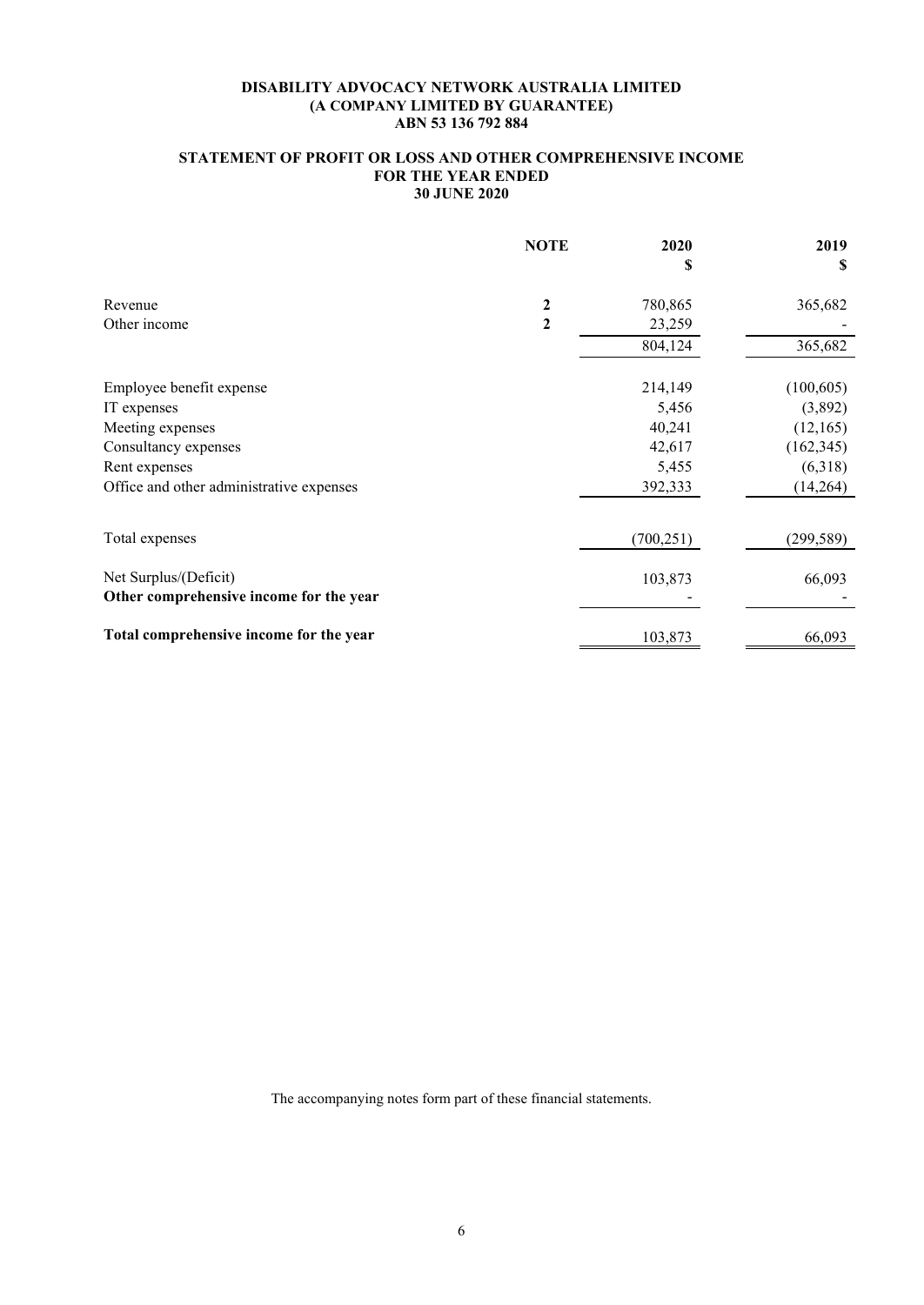## **STATEMENT OF FINANCIAL POSITION AS AT 30 JUNE 2020**

|                                                       | <b>NOTE</b>             | 2020<br>\$       | 2019<br>\$    |
|-------------------------------------------------------|-------------------------|------------------|---------------|
| <b>ASSETS</b><br><b>CURRENT ASSETS</b>                |                         |                  |               |
| Cash and cash equivalents                             | $\mathbf{3}$            | 423,953          | 127,442       |
| Trade and other receivables                           | $\overline{\mathbf{4}}$ | 77,458           | 112,750       |
| TOTAL CURRENT ASSETS                                  |                         | 501,411          | 240,192       |
| NON-CURRENT ASSETS                                    |                         |                  |               |
| Property, plant and equipment                         | 5                       |                  |               |
| TOTAL NON-CURRENT ASSETS                              |                         |                  |               |
| <b>TOTAL ASSETS</b>                                   |                         | 501,411          | 240,192       |
| <b>LIABILITIES</b>                                    |                         |                  |               |
| <b>CURRENT LIABILITIES</b>                            |                         |                  |               |
| Trade and other payables<br>Other current liabilities | 6                       | 27,982           | 32,633        |
| <b>Employee provisions</b>                            | 7<br>8                  | 234,305<br>9,262 | 80,941<br>629 |
| TOTAL CURRENT LIABILITIES                             |                         | 271,549          | 114,203       |
| <b>TOTAL LIABILITIES</b>                              |                         | 271,549          | 114,203       |
| <b>NET ASSETS</b>                                     |                         | 229,862          | 125,989       |
|                                                       |                         |                  |               |
| <b>EQUITY</b>                                         |                         |                  |               |
| Retained earnings                                     |                         | 229,862          | 125,989       |
| <b>TOTAL EQUITY</b>                                   |                         | 229,862          | 125,989       |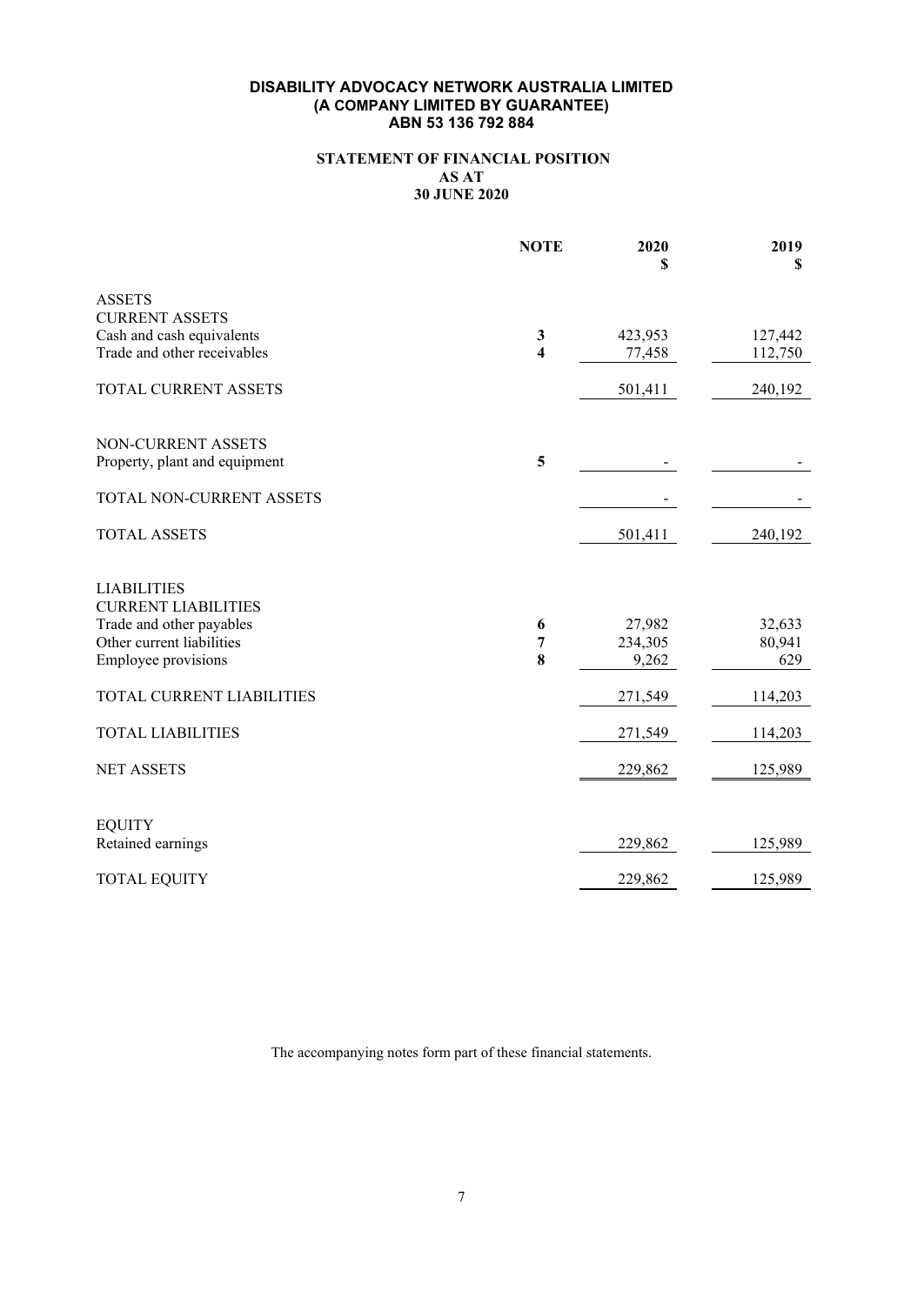## **STATEMENT OF CHANGES IN EQUITY FOR THE YEAR ENDED 30 JUNE 2020**

|                                         | <b>Retained</b><br><b>Earnings</b><br>S |
|-----------------------------------------|-----------------------------------------|
| <b>Balance at 30 June 2018</b>          | 59,896                                  |
| Net Surplus attributable to the company | 66,093                                  |
| <b>Balance at 30 June 2019</b>          | 125,989                                 |
| Net Surplus attributable to the company | 103,873                                 |
| <b>Balance at 30 June 2020</b>          | 229,862                                 |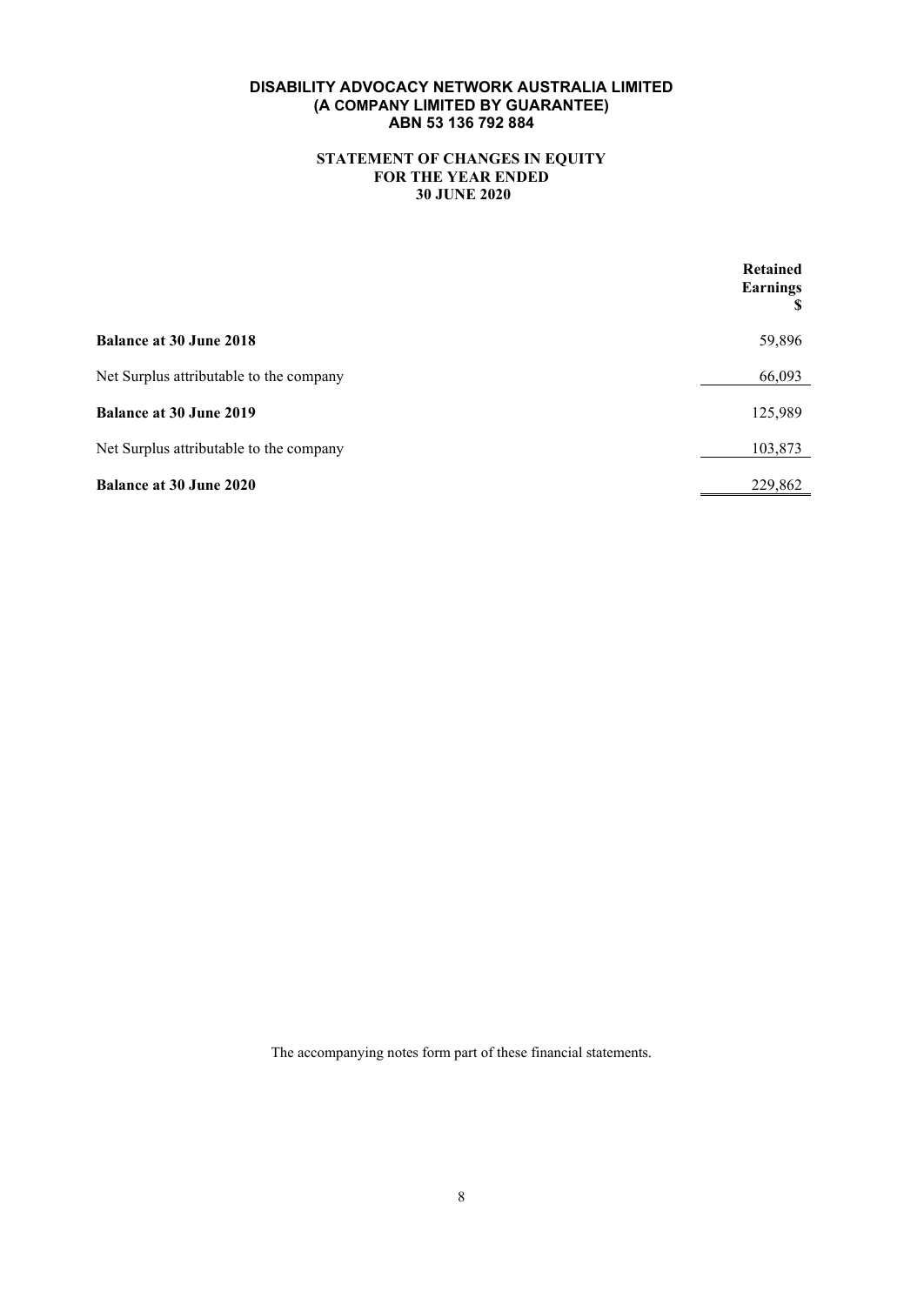## **CASH FLOW STATEMENT FOR THE YEAR ENDED 30 JUNE 2020**

|                                                                                          | <b>NOTE</b> | 2020<br>S              | 2019<br>S            |
|------------------------------------------------------------------------------------------|-------------|------------------------|----------------------|
| CASH FLOW FROM OPERATING ACTIVITIES                                                      |             |                        |                      |
| Receipts from customers<br>Payments to suppliers and employees                           |             | 1,090,758<br>(794,247) | 482,903<br>(380,214) |
| Net cash provided by $/$ (used in) operating activities                                  |             | 296,511                | 102,689              |
| <b>CASH FLOWS FROM INVESTING ACTIVITIES</b><br>Payment for property, plant and equipment |             |                        |                      |
| Net cash provided by investing activities                                                |             |                        |                      |
| Net increase/ (decrease) in cash held                                                    |             | 296,511                | 102,689              |
| Cash at beginning of the financial year                                                  |             | 127,442                | 24,753               |
| Cash at end of the financial year                                                        |             | 423,953                | 127,442              |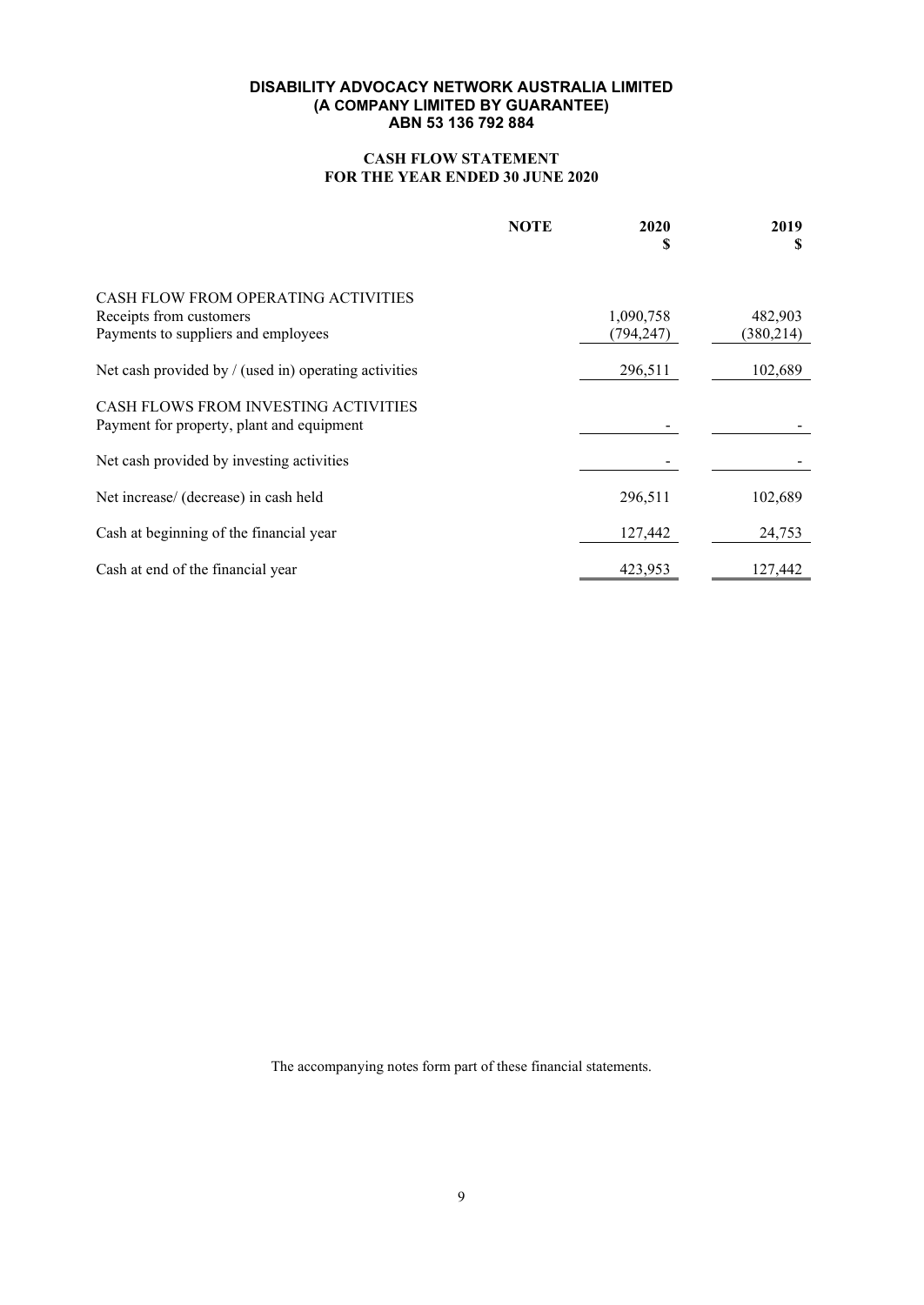#### **NOTES TO THE FINANCIAL STATEMENTS FOR THE YEAR ENDED 30 JUNE 2020**

## **NOTE 1. STATEMENT OF SIGNIFICANT ACCOUNTING POLICIES**

#### **Basis of Preparation**

The financial report covers Disability Advocacy Network Australia (DANA) Limited as an individual entity. DANA Limited is a company limited by guarantee, incorporated and domiciled in Australia.

The financial report is a general purpose financial report that has been prepared in accordance with Australian Accounting Standards-Reduced Disclosure Requirements, Australian Accounting Interpretations, other authoritative pronouncements of the Australian Accounting Standards Board, the *Corporations Act 2001* and the *Australian Charities and Not for Profits Commission Act 2012.*

Australian Accounting Standards - Reduced Disclosure Requirements set out accounting policies that the AASB has concluded would result in a financial report containing relevant and reliable information about transactions, events and conditions to which they apply. Material accounting policies adopted in the preparation of this financial report are presented below. They have been consistently applied unless otherwise stated.

The financial report has been prepared on an accruals basis and is based on historical costs, modified, where applicable, by the measurement at fair value of selected non-current assets, financial assets and financial liabilities.

#### **Change in Accounting Policy**

## **Revenue from Contracts with Customers – Adoption of AASB 15 / Income for Not-for-Profit Entities – Adoption of AASB 1058**

The Company has adopted AASB 15 Revenue from Contracts with Customers for the first time in the current year with a date of initial application of 1 July 2019.

The Company has applied AASB 15 using the cumulative effect method which means the comparative information has not been restated and continues to be reported under AASB 118 and related interpretations and all adjustments on adoption of AASB 15 need to be taken to retained earnings at 1 July 2019. There was no impact to retained earnings on adoption of AASB 15 at 1 July 2019.

The Company has adopted AASB 1058 Income for Not-for-Profit Entities for the first time in the current year with a date of initial application of 1 July 2019.

AASB 1058 clarifies and simplifies the income recognition requirements that apply to not-for-profit (NFP) entities, in conjunction with AASB 15. The new income recognition requirements shift the focus from a reciprocal/non-reciprocal basis to a basis of assessment that considers the enforceability of a contract and the specificity of performance obligations.

The core principle of the new income recognition requirements in AASB 1058 is when a NFP entity enters into transactions where the consideration to acquire an asset is significantly less than the fair value of the asset principally to enable the entity to further its objectives, the excess of the asset recognised (at fair value) over any 'related amounts' is recognised as income immediately.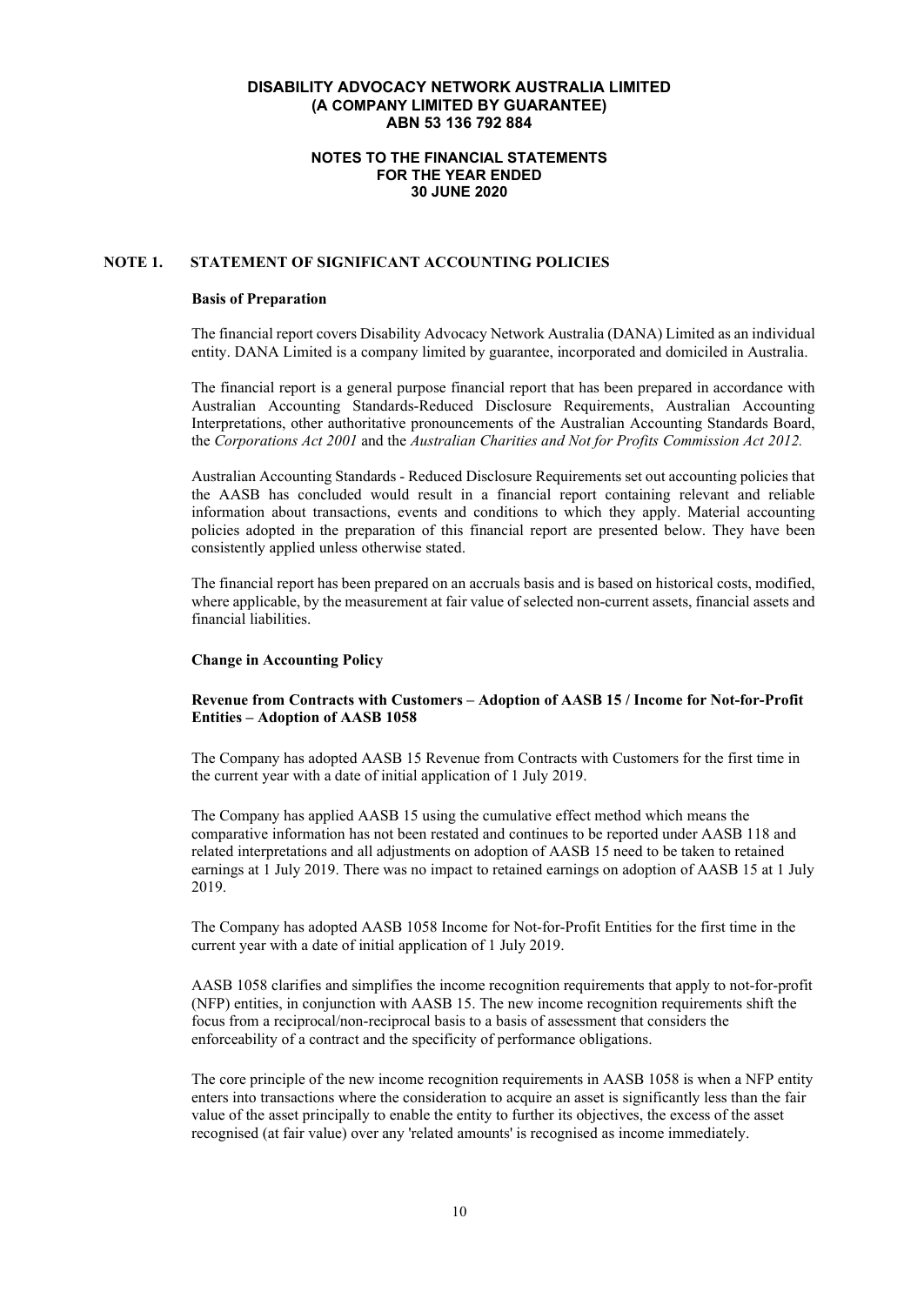## **NOTES TO THE FINANCIAL STATEMENTS FOR THE YEAR ENDED 30 JUNE 2020**

Where there is an 'enforceable' contract with a customer with 'sufficiently specific' performance obligations, income is recognised when (or as) the performance obligations are satisfied under AASB 15, as opposed to immediate income under AASB 1058

Under AASB 15, an entity recognises revenue when (or as) a performance obligation is satisfied, i.e. when 'control' of the goods or services underlying the particular performance obligation is transferred to the customer. AASB 15 introduces a 5-step approach to revenue recognition, which is more prescriptive than AASB 118.

The new policies adopted by the Association are set out in Note 1a.

#### **Leases – Adoption of AASB 16**

The impact of adopting AASB 16 is described below:

#### **Association as a lessee**

Under AASB 117, the Company assessed whether leases were operating or finance leases based on its assessment of whether the significant risks and rewards of ownership had been transferred to the Company or remained with the lessor. Under AASB 16, there is no differentiation between finance and operating leases for the lessee and therefore all leases which meet the definition of a lease are recognised on the statement of financial position (except for short-term leases and leases of low value assets).

The Company currently has no leases and therefore no impact to retained earnings on adoption of AASB 16 at 1 July 2019.

#### **Summary of Significant Accounting Policies**

#### **(a) Revenue**

#### Revenue and other income

The core principle of AASB 15 is that revenue is recognised on a basis that reflects the transfer of promised goods or services to customers at an amount that reflects the consideration the Company expects to receive in exchange for those goods or services. Revenue is recognised by applying a fivestep model as follows:

- 1. Identify the contract with customer
- 2. Identify performance obligations
- 3. Determine the transaction price
- 4. Allocate the transaction price to the performance obligations; and
- 5. Recognise revenue as and when control of the performance obligation is transferred

None of the revenue streams of the Company have any significant financing terms as there is no significant time lag between receipt of funds and satisfaction of performance obligations.

#### Grant revenue

Grant contracts where there is an enforceable contract with a customer with sufficiently specific performance obligations, such transactions are accounted for under AASB 15, where by income is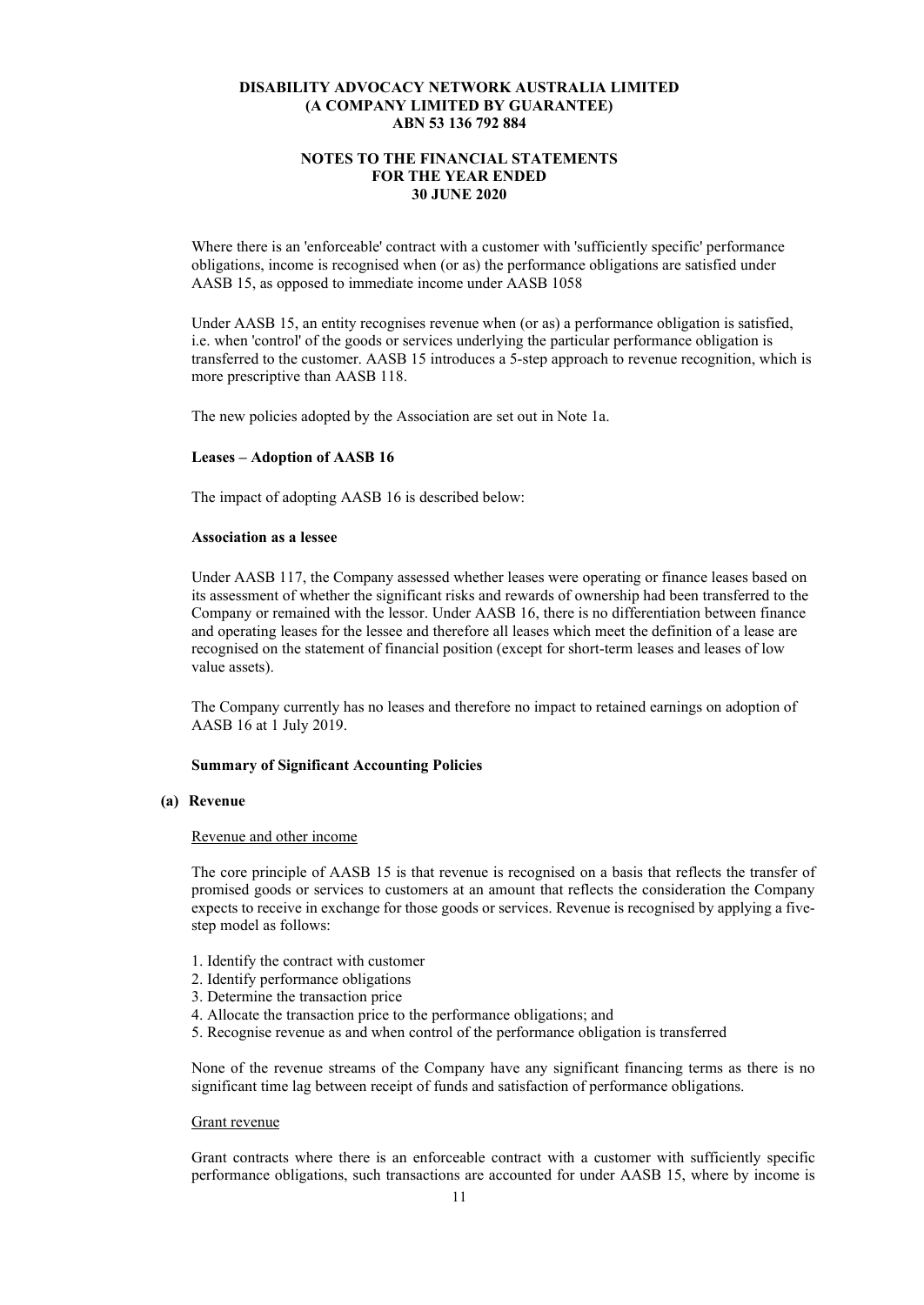## **NOTES TO THE FINANCIAL STATEMENTS FOR THE YEAR ENDED 30 JUNE 2020**

recognised as and when the performance obligations are satisfied.

Grant contracts that are enforceable or where the performance obligations are not sufficiently specific, are accounted for under AASB 1058 - where by income is recognised immediately upon receipt.

#### Donations

Donations received by the Company do not meet the enforceability and the 'sufficiently specific' criteria under AASB 15 and are recognised as income when received under AASB 1058.

#### Membership fees

Revenue from rendering of services is recognised over the period in which the services are rendered. For subscriptions, the members simultaneously consume and receive the benefits as and when the services are provided by the Company and therefore revenue is recognised over time on a time proportionate basis over the period of the membership as the Company's efforts or inputs are expended evenly throughout the performance period. Where payment is required upfront, a contract liability is recognised on receipt of the payment and recognised as revenue as the services are performed.

#### Conference Income

Revenue and expenses are recognised when the event has been held. Where funds are received in advance, relating to an event that will happen in the future, is brought to account at balance date as Income received in advance (other current liabilities).

## Sale of Goods and Disposal of assets

Revenue from the sale of goods and disposal of other assets is recognised when the entity has passed control of the goods or other assets to the customer.

#### Interest revenue

Interest revenue is recognised using the effective interest method.

#### Other income

Other income is recognised on an accruals basis when the Association is entitled to it.

All revenue is stated net of the amount of goods and services tax (GST).

## **(b) Property, Plant and Equipment**

Each class of property, plant and equipment is carried at cost or fair value less, where applicable, any accumulated depreciation and impairment losses.

Plant and equipment are measured on the cost basis less depreciation and impairment losses.

The carrying amount of plant and equipment is reviewed annually by the Board of Directors to ensure it is not in excess of the recoverable amount from these assets. The recoverable amount is assessed on the basis of the expected net cash flows that will be received from the assets employment and subsequent disposal. The expected net cash flows have been discounted to their present values in determining recoverable amounts.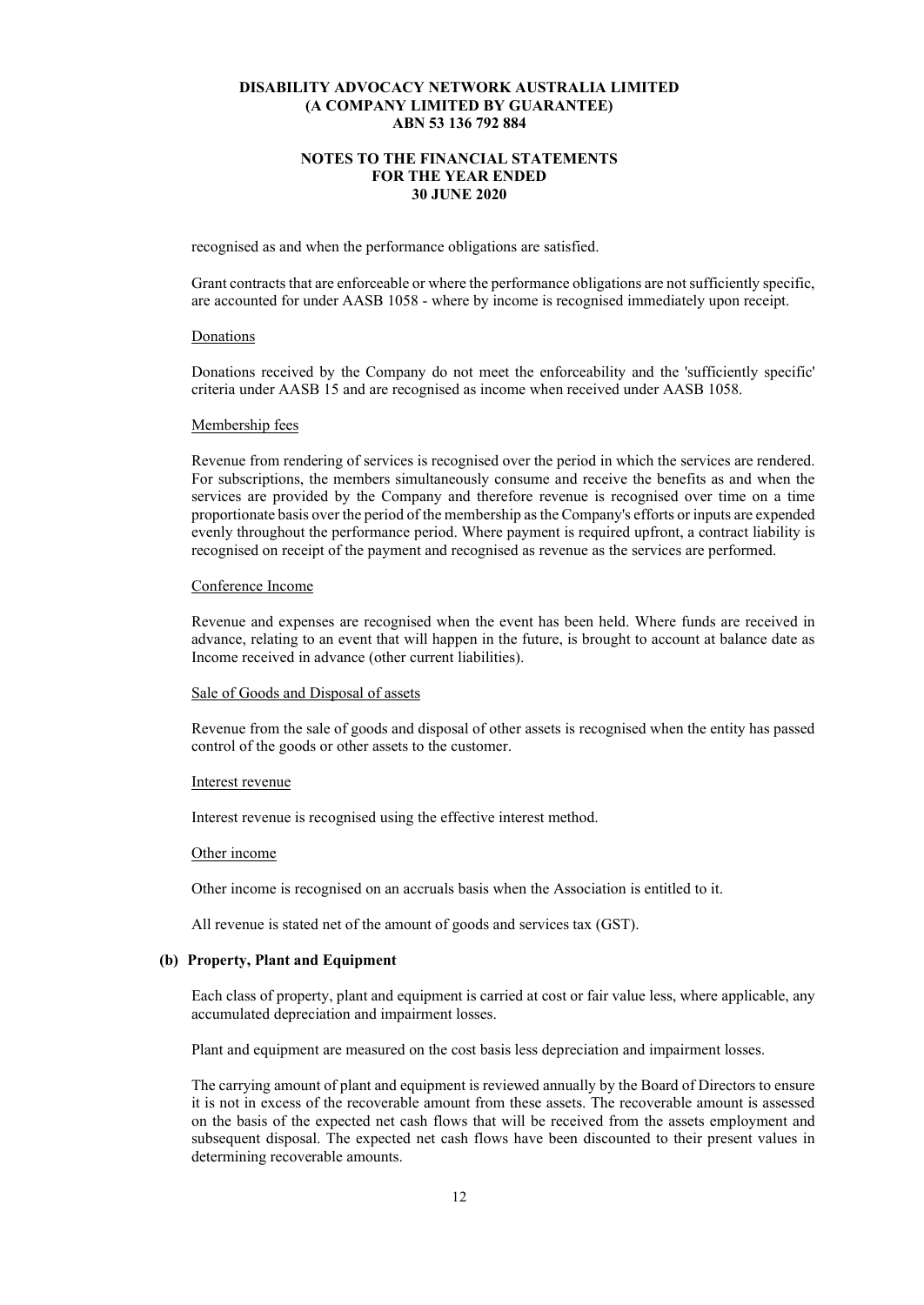## **NOTES TO THE FINANCIAL STATEMENTS FOR THE YEAR ENDED 30 JUNE 2020**

Subsequent costs are included in the asset's carrying amount or recognised as a separate asset, as appropriate, only when it is probable that future economic benefits associated with the item will flow to the company and the cost of the item can be measured reliably. All other repairs and maintenance are charged to the statement of profit or loss and other comprehensive income during the financial period in which they are incurred.

#### **Depreciation**

The depreciable amounts of all fixed assets is depreciated on a straight line basis over their useful lives to the company commencing from the time the asset is held ready for use.

The depreciation rates used for the assets are 10-33%.

The assets' residual values and useful lives are reviewed, and adjusted if appropriate, at each balance sheet date.

Asset classes carrying amount is written down immediately to its recoverable amount if the asset's carrying amount is greater than its estimated recoverable amount.

Gains and losses on disposals are determined by comparing proceeds with the carrying amount. These gains or losses are included in the statement of profit or loss and other comprehensive income.

#### **(c) Financial Instruments**

## **Financial assets**

All recognised financial assets are subsequently measured in their entirety at either amortised cost or fair value, depending on the classification of the financial assets.

#### *Classification*

On initial recognition, the Company classifies its financial assets into the following categories, those measured at:

- amortised cost
- fair value through profit or loss FVTPL
- fair value through other comprehensive income equity instrument (FVOCI equity)
- fair value through other comprehensive income debt investments (FVOCI debt)

Financial assets are not reclassified subsequent to their initial recognition unless the Company changes its business model for managing financial assets.

#### *Amortised cost*

Assets measured at amortised cost are financial assets where:

- the business model is to hold assets to collect contractual cash flows; and
- the contractual terms give rise on specified dates to cash flows are solely payments of principal and interest on the principal amount outstanding.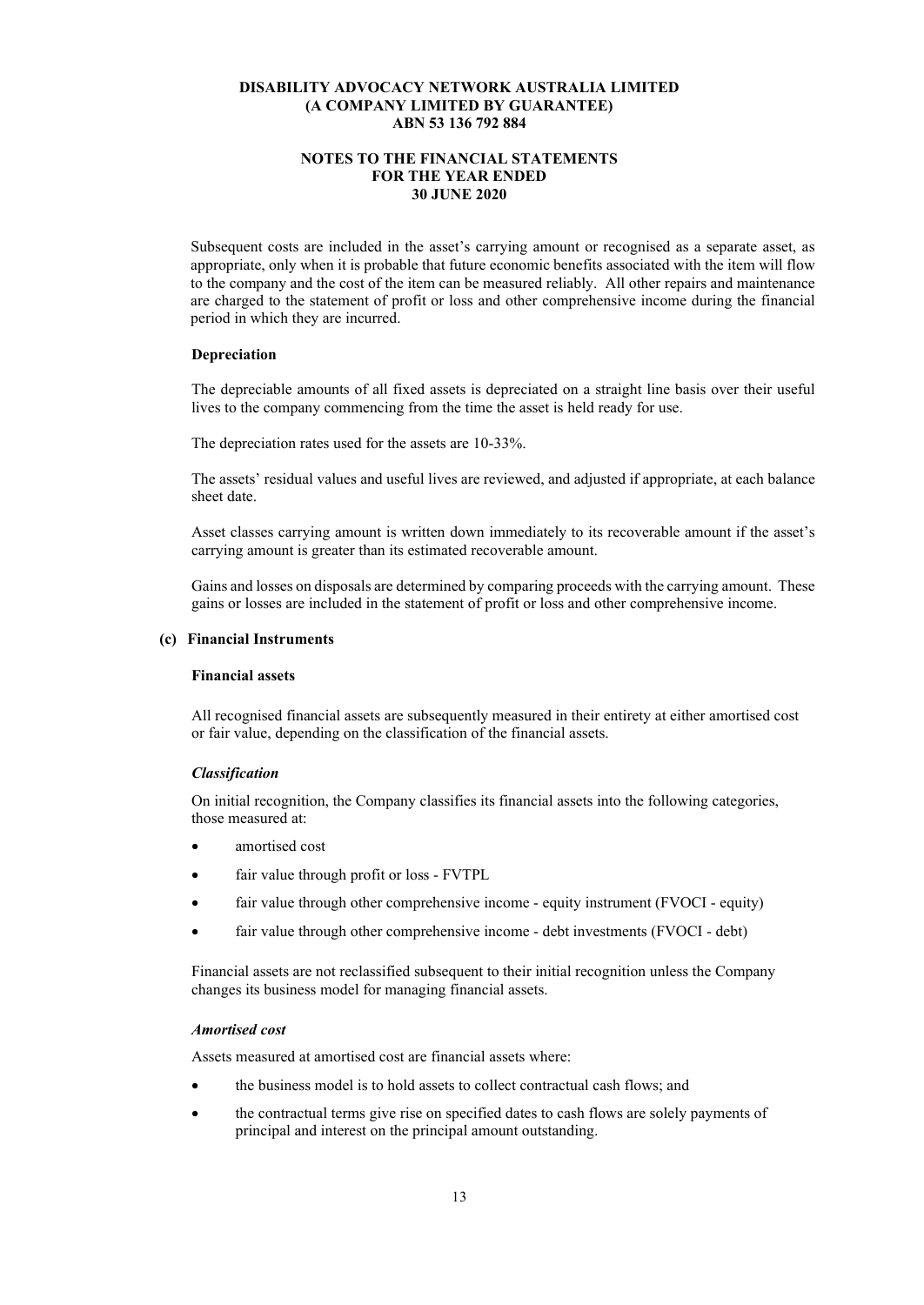## **NOTES TO THE FINANCIAL STATEMENTS FOR THE YEAR ENDED 30 JUNE 2020**

The Company's financial assets measured at amortised cost comprise trade and other receivables and cash and cash equivalents in the statement of financial position.

Subsequent to initial recognition, these assets are carried at amortised cost using the effective interest rate method less provision for impairment.

Interest income, foreign exchange gains or losses and impairment are recognised in profit or loss. Gain or loss on derecognition is recognised in profit or loss.

#### *Impairment of financial assets*

Impairment of financial assets is recognised on an expected credit loss (ECL) basis for the following assets:

• financial assets measured at amortised cost

When determining whether the credit risk of a financial assets has increased significant since initial recognition and when estimating ECL, the Company considers reasonable and supportable information that is relevant and available without undue cost or effort. This includes both quantitative and qualitative information and analysis based on the Company's historical experience and informed credit assessment and including forward looking information.

The Company uses the presumption that a financial asset is in default when:

- the other party is unlikely to pay its credit obligations to the Company in full, without recourse to the Company to actions such as realising security (if any is held); or
- the financial assets is more than 90 days past due.

Credit losses are measured as the present value of the difference between the cash flows due to the Company in accordance with the contract and the cash flows expected to be received. This is applied using a probability weighted approach.

## *Trade receivables*

Impairment of trade receivables have been determined using the simplified approach in AASB 9 which uses an estimation of lifetime expected credit losses. The Company has determined the probability of non-payment of the receivable and multiplied this by the amount of the expected loss arising from default.

The amount of the impairment is recorded in a separate allowance account with the loss being recognised in finance expense. Once the receivable is determined to be uncollectable then the gross carrying amount is written off against the associated allowance.

Where the Company renegotiates the terms of trade receivables due from certain customers, the new expected cash flows are discounted at the original effective interest rate and any resulting difference to the carrying value is recognised in profit or loss.

## *Other financial assets measured at amortised cost*

Impairment of other financial assets measured at amortised cost are determined using the expected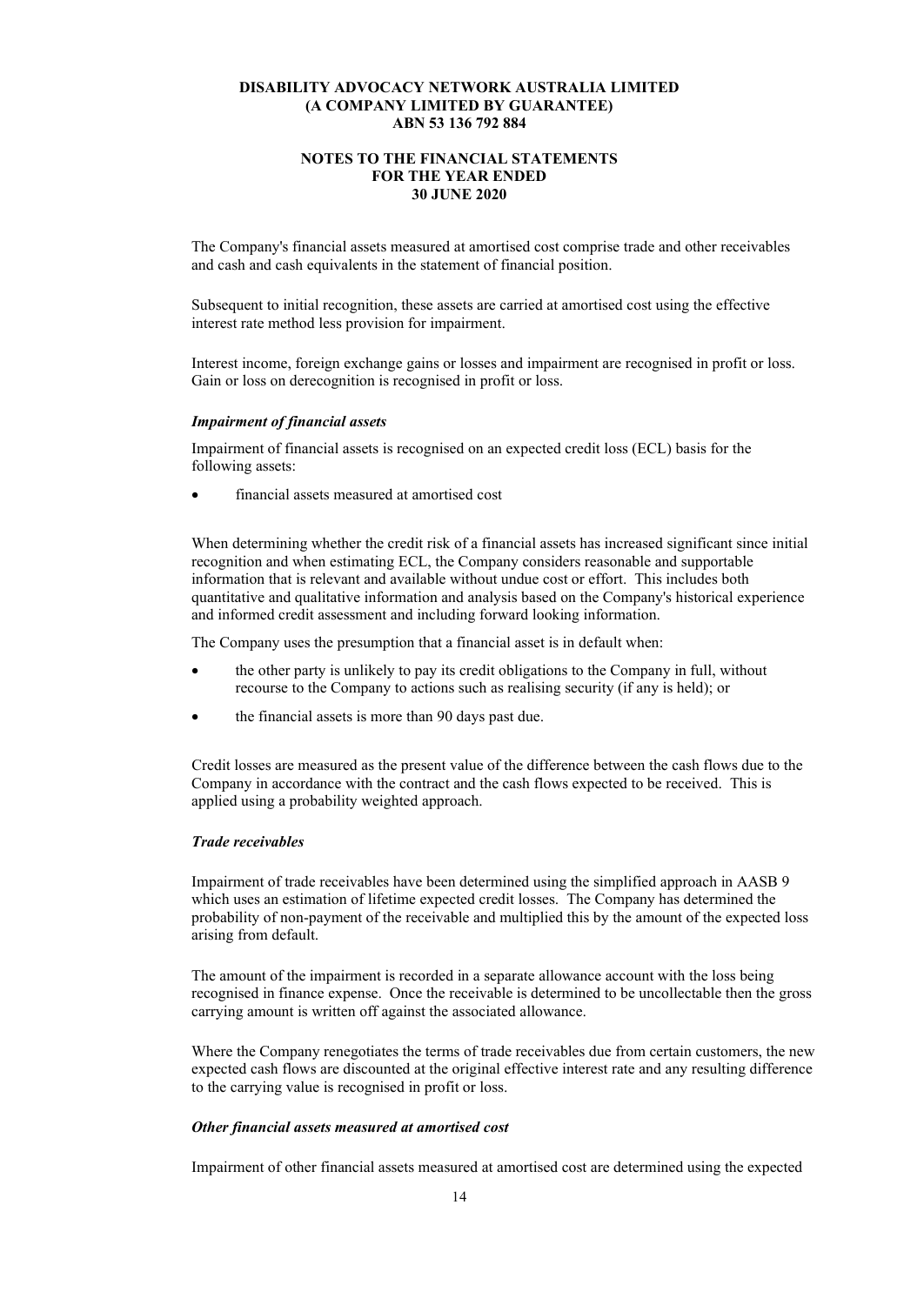## **NOTES TO THE FINANCIAL STATEMENTS FOR THE YEAR ENDED 30 JUNE 2020**

credit loss model in AASB 9. On initial recognition of the asset, an estimate of the expected credit losses for the next 12 months is recognised. Where the asset has experienced significant increase in credit risk then the lifetime losses are estimated and recognised.

## **Financial liabilities**

The Company measures all financial liabilities initially at fair value less transaction costs, subsequently financial liabilities are measured at amortised cost using the effective interest rate method.

The financial liabilities of the Company comprise trade payables and grants received in advance.

## **(d) Employee Benefits**

Provision is made for the company's liability for employee benefits arising from services rendered by employees to balance sheet date. Employee benefits that are expected to be settled within one year have been measured at the amounts expected to be paid when the liability is settled, plus any related on-costs. Employee benefits payable later than one year have been measured at the present value of the estimated future cash outflows to be made for those benefits.

The company pays long service leave contributions, on a quarterly basis, on behalf of their employees, to the ACT Long Service Leave Authority, who administers the *Long Service Leave (Portable Schemes) Act 2009*.

## **(e) Cash and Cash Equivalents**

Cash and cash equivalents include cash on hand, deposits held at-call with banks, other short term highly liquid investments with original maturities of three months or less, and bank overdrafts.

#### **(f) Goods and Services Tax (GST)**

Revenues, expenses and assets are recognised net of the amount of GST, except where the amount of GST incurred is not recoverable from the Australian Tax Office. In these circumstances, the GST is recognised as part of the cost of acquisition of the asset or as part of an item of the expense. Receivables and payables in the balance sheet are shown inclusive of GST. Cash flows are presented in the cash flow statement on a gross basis

## **(g) Income Tax**

No provision for income tax has been raised as the entity is exempt from income tax under Division 50 of the *Income Tax Assessment Act 1997*.

## **(h) Provisions**

Provisions are recognised when the entity has a legal or constructive obligation, as a result of past events, for which it is probable that an outflow of economic benefits will result and that outflow can be reliably measured. Provisions recognised represent the best estimate of the amounts required to settle the obligation at reporting date.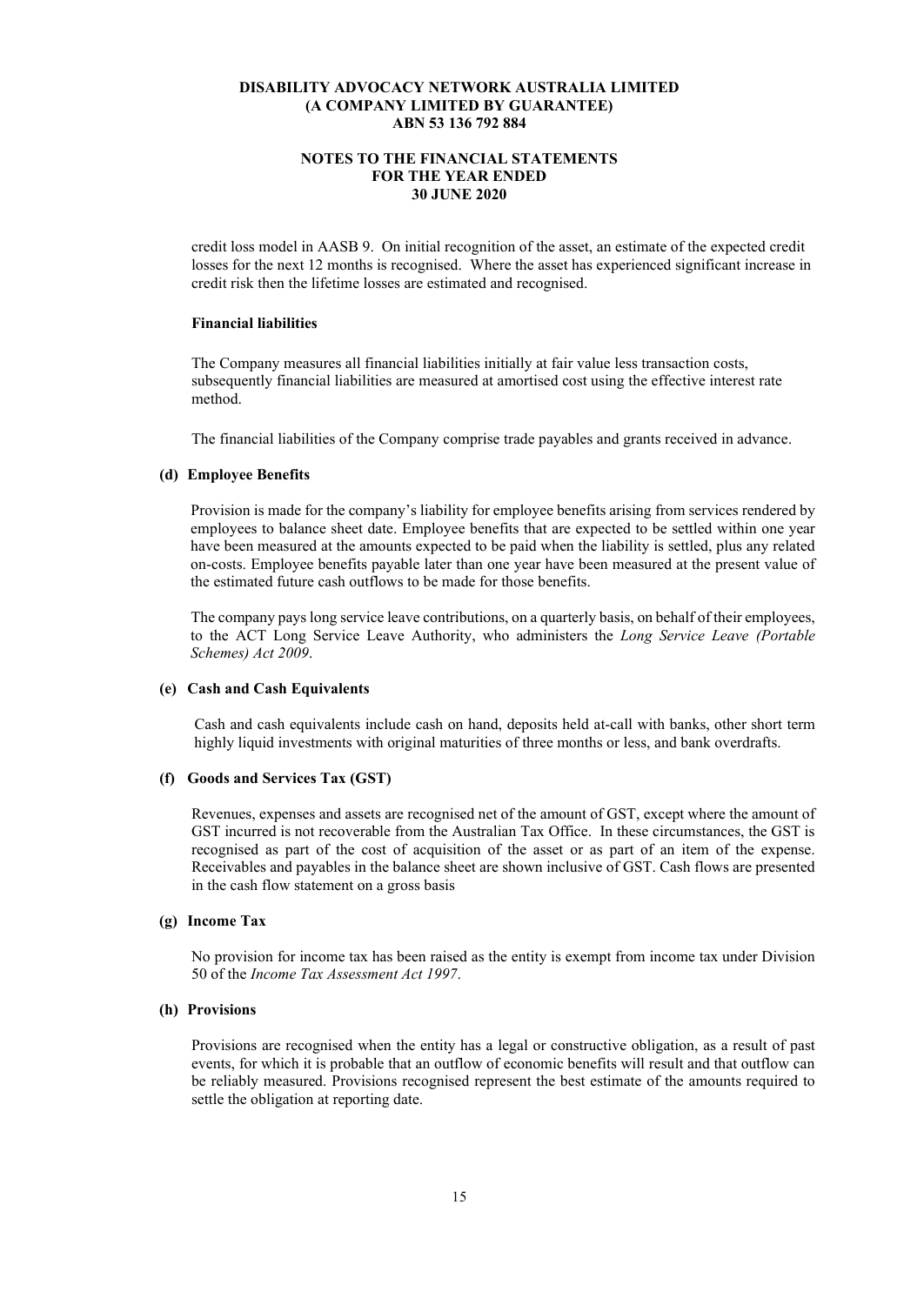## **NOTES TO THE FINANCIAL STATEMENTS FOR THE YEAR ENDED 30 JUNE 2020**

## **(i) Comparative Figures**

Where required by Accounting Standards, comparative figures have been adjusted to conform to changes in presentation for the current financial year.

## **(j) Critical Accounting Estimates and Judgements**

Those charged with governance make estimates and judgements during the preparation of these financial statements regarding assumptions about current and future events affecting transactions and balances. These estimates and judgements are based on the best information available at the time of preparing the financial statements, however as additional information is known then the actual results may differ from the estimates. The significant estimates and judgements made relate to employee leave provisions as discussed in Note 1(d).

| <b>NOTE 2. REVENUE</b> |                                  | 2020<br>S | 2019<br>S |
|------------------------|----------------------------------|-----------|-----------|
|                        | Revenue                          |           |           |
|                        | Grant income                     | 754,040   | 165,773   |
|                        | Memberships                      | 26,825    | 24,550    |
|                        | Interest income                  |           |           |
|                        | Conference income                |           |           |
|                        | Sponsorship income               |           |           |
|                        |                                  | 780,865   | 190,323   |
|                        | <b>Other Income</b>              |           |           |
|                        | Covid-19 Cash Flow Boost         | 23,259    |           |
|                        | Other income                     |           | 175,359   |
|                        |                                  | 23,259    | 175,359   |
|                        | Total Revenue and Other Income   | 804,124   | 365,682   |
| NOTE 3.                | <b>CASH AND CASH EQUIVALENTS</b> |           |           |
|                        |                                  |           |           |

| Cash at bank                    | 423.953 | 127,442 |
|---------------------------------|---------|---------|
|                                 |         |         |
| Total Cash and Cash Equivalents | 423.953 | 127.442 |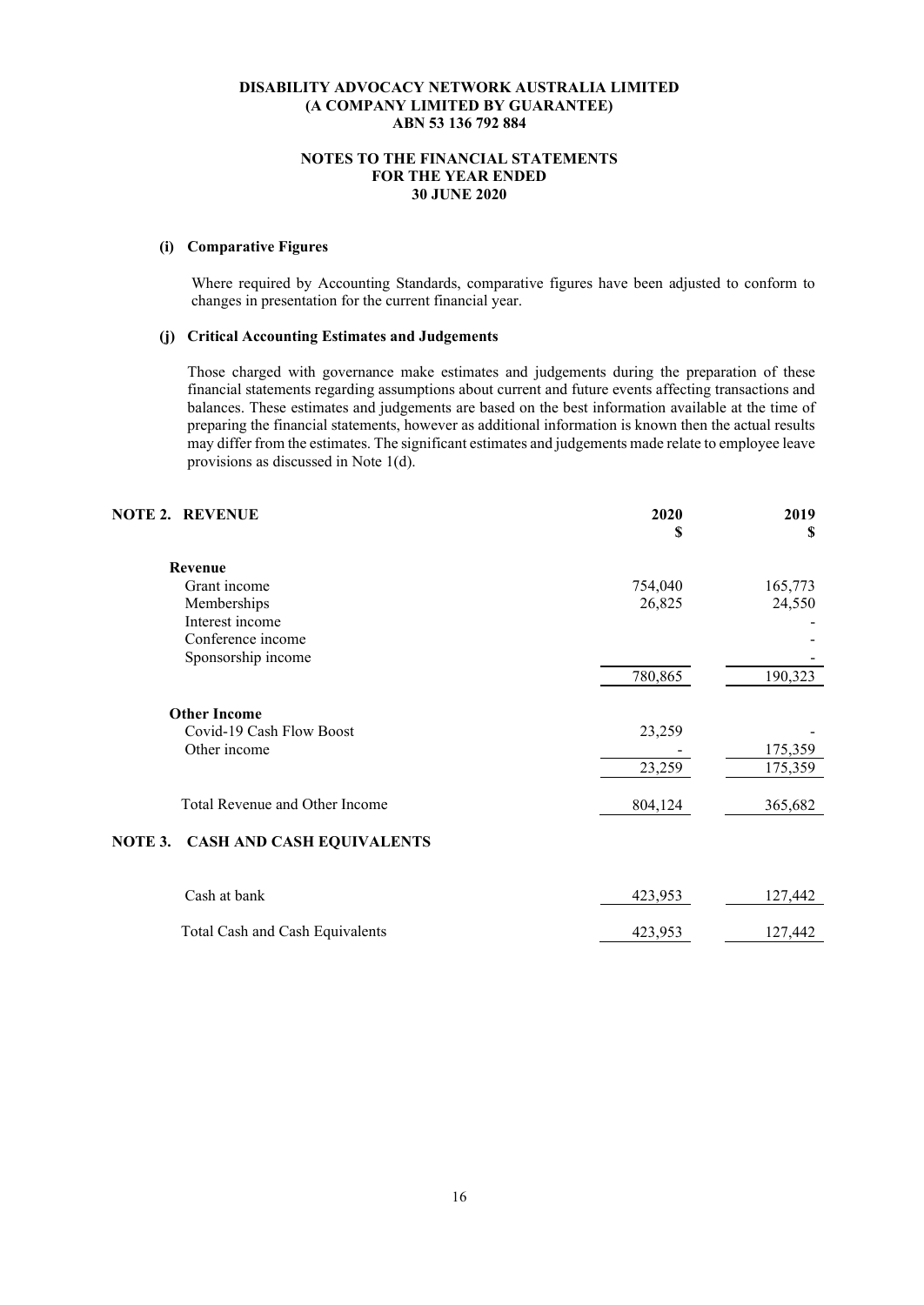## **NOTES TO THE FINANCIAL STATEMENTS FOR THE YEAR ENDED 30 JUNE 2020**

|         | NOTE 4. TRADE AND OTHER RECEIVABLES                    | 2020<br>\$       | 2019<br>\$       |
|---------|--------------------------------------------------------|------------------|------------------|
|         | Trade receivable                                       | 77,458           | 112,750          |
|         | Total Trade and Other Receivables                      | 77,458           | 112,750          |
|         | NOTE 5. PROPERTY, PLANT AND EQUIPMENT                  |                  |                  |
|         | Office equipment- at cost<br>Accumulated depreciation  | 9,242<br>(9,242) | 9,242<br>(9,242) |
|         | Total Property, Plant and Equipment                    |                  |                  |
| NOTE 6. | <b>TRADE AND OTHER PAYABLES</b>                        |                  |                  |
|         | Trade creditors<br>Accrued expenses and other payables | 8,812<br>19,170  | 15,215<br>17,418 |
|         | Total Trade and Other Payables                         | 27,982           | 32,633           |
|         | <b>NOTE 7. OTHER CURRENT LIABILITIES</b>               |                  |                  |
|         | Grants received in advance                             | 234,305          | 80,941           |
|         | <b>Total Other Current Liabilities</b>                 | 234,305          | 80,941           |
| NOTE 8. | <b>PROVISIONS</b>                                      |                  |                  |
|         | Employee leave – provisions                            | 9,262            | 629              |
|         | <b>Total Provisions</b>                                | 9,262            | 629              |

## **NOTE 9. MEMBERS' GUARANTEE**

The company is limited by guarantee. If the company is wound up, the Constitution states that each member is required to contribute a maximum of \$10 towards meeting any outstanding obligations of the company. Number of members as at 30 June 2020: 69 (2019: 68).

## **NOTE 10. RELATED PARTY TRANSACTIONS**

There have been no related party transactions which require disclosure in the financial statements.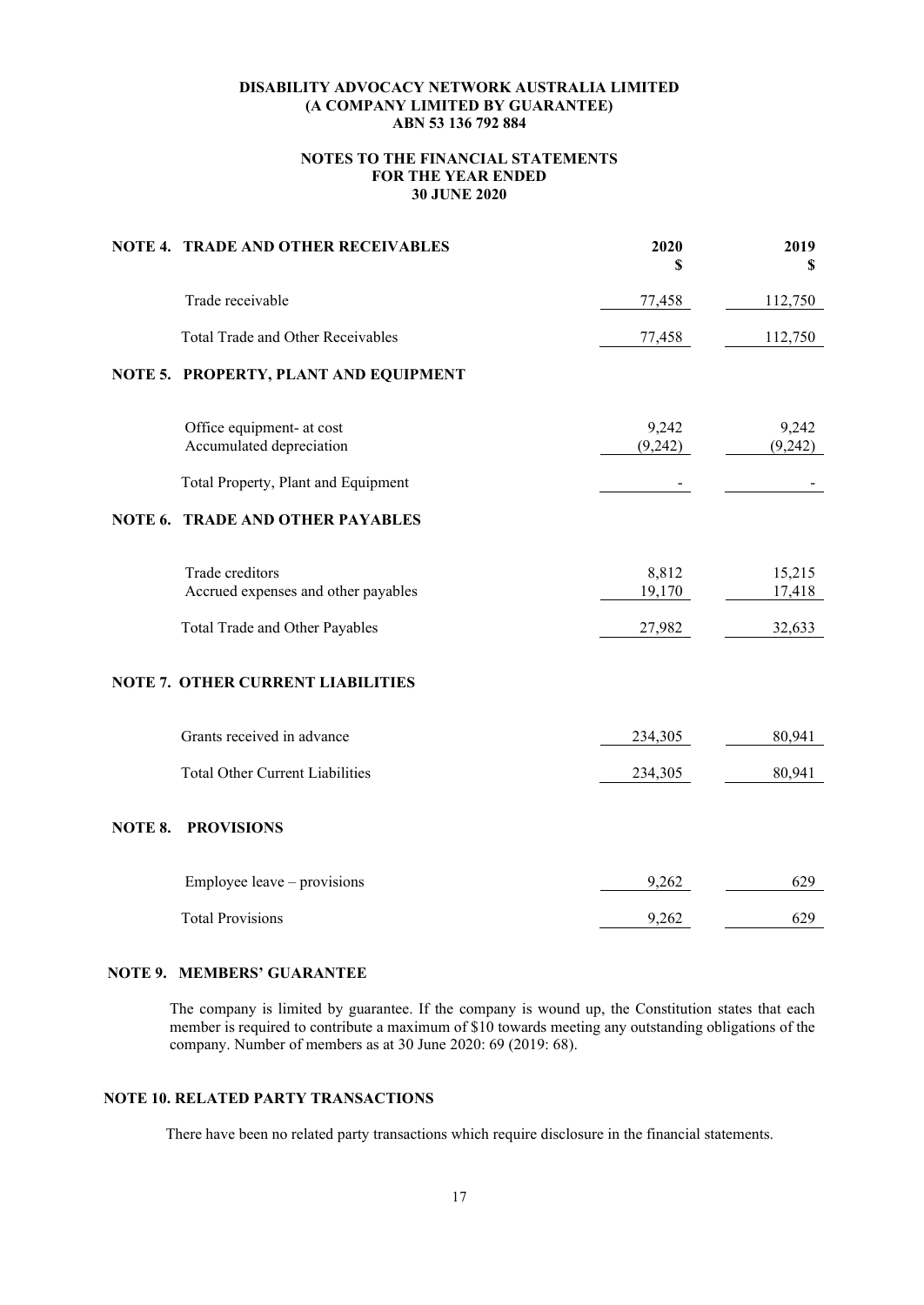## **NOTES TO THE FINANCIAL STATEMENTS FOR THE YEAR ENDED 30 JUNE 2020**

## **NOTE 11. KEY MANAGERIAL PERSONNEL REMUNERATION**

Remuneration paid to the key management personnel during the year are as follows:

|                                                          | 2020<br>S        | 2019            |
|----------------------------------------------------------|------------------|-----------------|
| Short term employee benefits<br>Post-employment benefits | 100,552<br>9,078 | 87,738<br>9,507 |
| <b>Total Remuneration</b>                                | 109,630          | 97,246          |

#### **NOTE 12. CONTINGENT LIABILITIES AND CONTINGENT ASSETS**

As at balance date the company has no known contingent liabilities or contingent assets.

## **NOTE 13. COMMITMENTS**

As at balance date the company has no known commitments.

## **NOTE 14. IMPACTS OF COVID-19**

Disability Advocacy Network Australia Ltd. (DANA) management has provided the auditor with all relevant information and access about the impact of COVID-19, and on the Board approved responses and plans as a result of COVID-19 that may affect DANA's assets and liabilities.

The DANA Board has assessed that there has been no financial or business impact on DANA's business due to the COVID-19 event, and DANA remained open during the pandemic. DANA experienced no reduction in revenue, no increase in expenses, no shutdowns or restrictions imposed by Government, and has not been required to reduce overhead and administrative costs and there is no expectation of any future restrictions that might affect future income

The impact of COVID 19 has been raised and considered by the DANA Board and the Finance & Risk Committee since the pandemic began. DANA's financial position has not been affected by the impact of the COVID-19 pandemic, as there was no interruption or change to the standard practice of the upfront 6-monthly payment of DANA's Disability Royal Commission funding from Dept. of Social Services throughout the COVID period. COVID-19 has also not impacted on the ability of DANA to deliver contracted services to meet its contracts or funding requirements, as the operations of DANA were able to continue as normal through remote working from home arrangements for staff. There are no plans or intentions as a result of COVID-19 that may affect DANA assets and liabilities, and DANA has the financial resources to meet its any remaining operating costs for any periods of shutdown.

The Association has \$423,952.70 in cash and cash equivalents as at 30 June 2020. In addition, the Association has a secured funding arrangement in place from the Dept. of Social Services for \$550,000.00 for 20-21 and 21-22. The current cash position and secured future funding will be sufficient to meet the ongoing office administrative and other expenses of the Association in the foreseeable 12 months from the date of signing of these financial statements.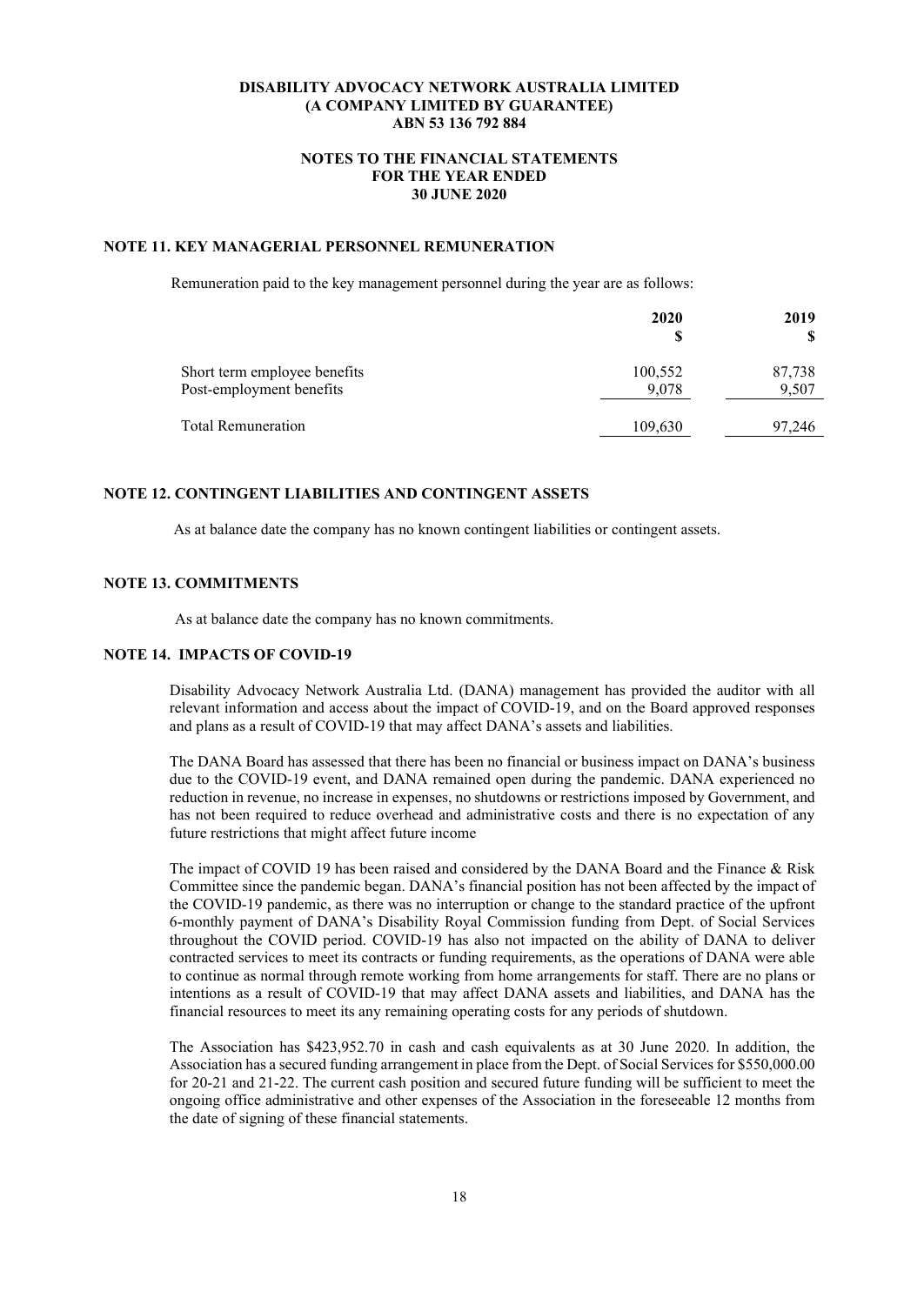## **NOTES TO THE FINANCIAL STATEMENTS FOR THE YEAR ENDED 30 JUNE 2020**

## **NOTE 15. EVENTS AFTER THE BALANCE SHEET DATE**

No adjusting or significant non-adjusting events have occurred between the reporting date and the date of authorisation of the financial statements.

## **NOTE 16. COMPANY DETAILS**

The principal place of business of the company is:

 DANA Ltd 218 Northbourne Ave, Braddon ACT 2612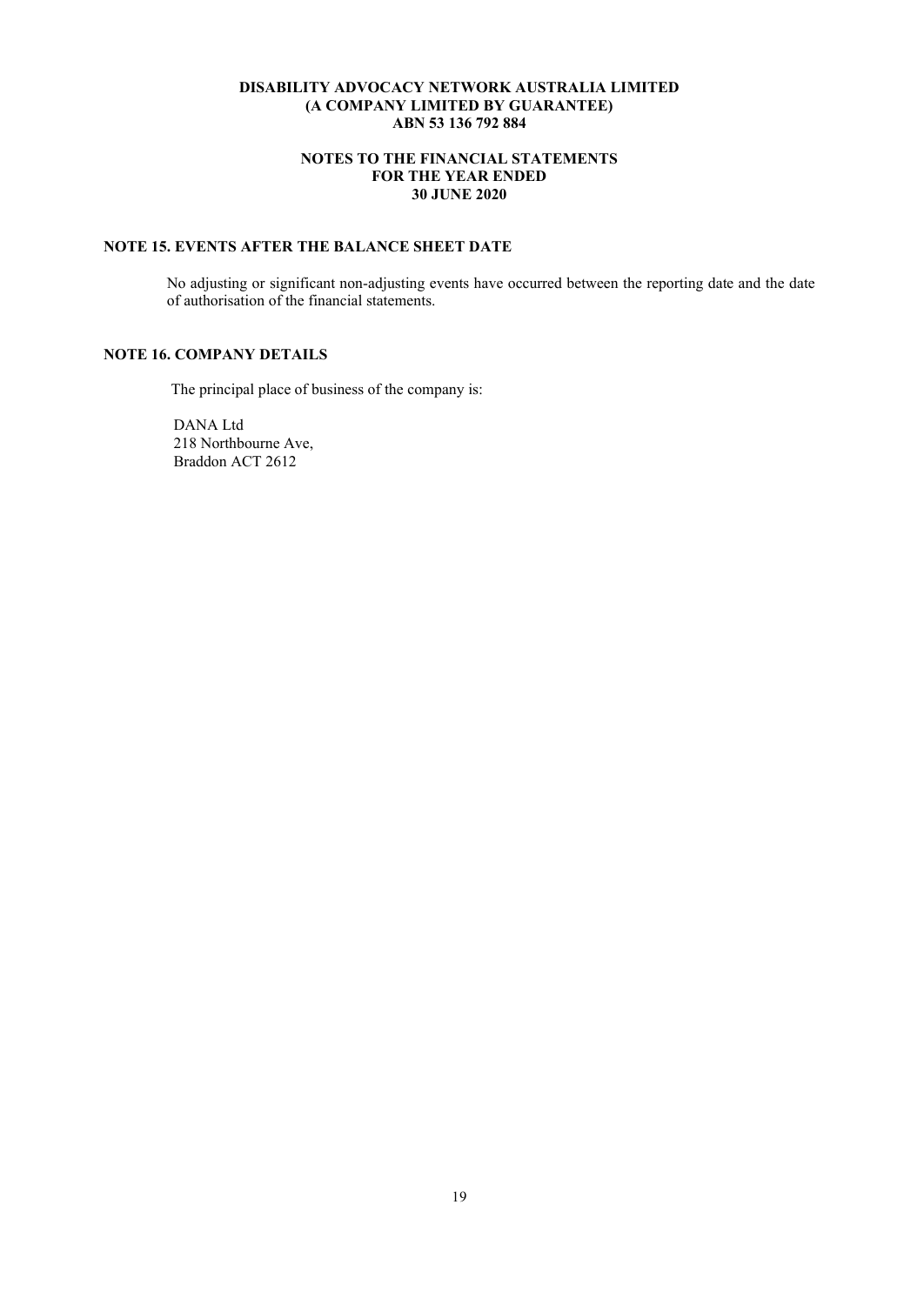

## **Independent Audit Report to the members of Disability Advocacy Network Australia Limited**

#### **Report on the Audit of the Financial Report**

#### **Opinion**

We have audited the financial report of Disability Advocacy Network Australia Limited (the "Company"), which comprises the statement of profit or loss and other comprehensive income, the statement of financial position as at 30 June 2020, the statement of changes in equity and the statement of cash flows for the year then ended, and notes to the financial statements, including a summary of significant accounting policies, and the directors' declaration.

In our opinion, the financial report of the company is in accordance with the *Corporations Act 2001* and Division 60 of the *Australian Charities and Not for Profits Commission Act 2012*, including:

- (i) Giving a true and fair view of the company's financial position as at 30 June 2020 and of its financial performance for the year then ended; and
- (ii) Complying with Australian Accounting Standards Reduced Disclosure Requirements and the *Corporations Regulations 2001.*

#### **Basis for Opinion**

We conducted our audit in accordance with Australian Auditing Standards. Our responsibilities under those standards are further described in the *Auditor's Responsibilities for the Audit of the Financial Report* section of our report. We are independent of the Company in accordance with the auditor independence requirements of the *Corporations Act 2001,* the *Australian Charities and Not for Profits Commission Act 2012* and the ethical requirements of the Accounting Professional and Ethical Standards Board's APES 110 *Code of Ethics for Professional Accountants* (the Code) that are relevant to our audit of the financial report in Australia. We have also fulfilled our other responsibilities in accordance with the Code.

We confirm that the independence declaration required by the *Corporations Act 2001*, the *Australian Charities and Not for Profits Commission Act 2012* which has been given to the directors of the company, would be in the same terms if given to the directors as at the time of this auditor's report.

We believe that the audit evidence we have obtained is sufficient and appropriate to provide a basis for our opinion.

#### **Other Information**

The directors are responsible for the other information. The other information comprises the Director's report for the year ended 30 June 2020, but does not include the financial report and our auditor's report thereon.

Our opinion on the financial report does not cover the other information and accordingly we do not express any form of assurance conclusion thereon.

In connection with our audit of the financial report, our responsibility is to read the other information and, in doing so, consider whether the other information is materially inconsistent with the financial report or our knowledge obtained in the audit or otherwise appears to be materially misstated. If, based on the work we have performed, we conclude that there is a material misstatement of this other information, we are required to report that fact. We have nothing to report in this regard.

#### **Responsibilities of Directors for the Financial Report**

The directors of the Company are responsible for the preparation of the financial report that gives a true and fair view in accordance with Australian Accounting Standards – Reduced Disclosure Requirements and the